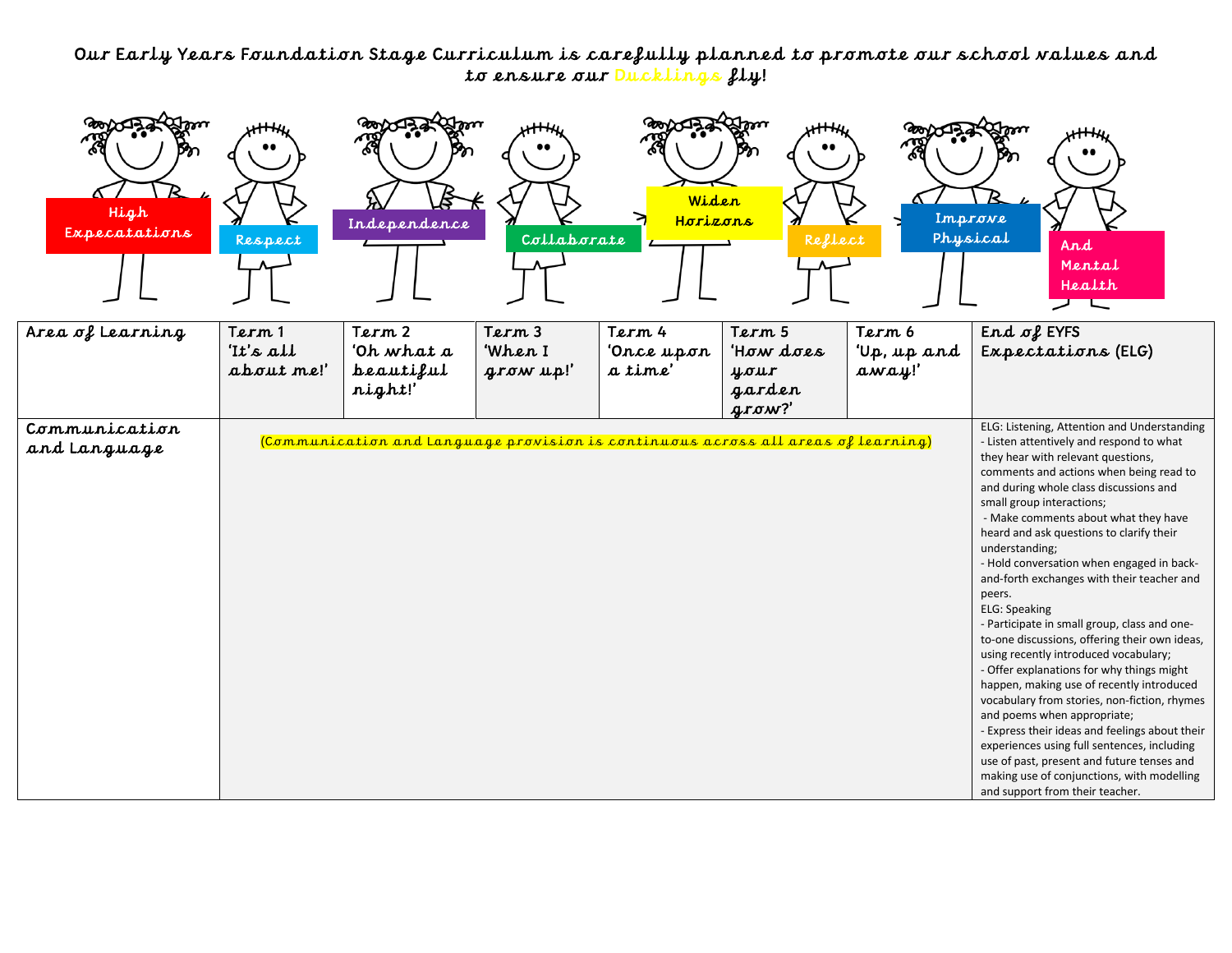| Physical         | I can state how to        | I can <b>demonstrate</b> | P.E- Gymnastics      | P.E-Dance           | P.E- Games            | P.E- team games      | <b>ELG: Gross Motor Skills</b>                                                           |
|------------------|---------------------------|--------------------------|----------------------|---------------------|-----------------------|----------------------|------------------------------------------------------------------------------------------|
| Development      | move around the           | how to move              | I can locate a       | I can explain what  | I can <b>locate</b> a | (Sports Day)         | - Negotiate space and obstacles safely, with                                             |
|                  | classroom safely.         | around the               | space.               | a space is.         | space.                | I can repeat         | consideration for themselves and others;                                                 |
|                  | I can distinguish         | classroom safely.        | I can demonstrate    | I can locate a      | I can demonstrate     | simple obstacle      | - Demonstrate strength, balance and                                                      |
|                  | the difference I          | I can identify the       | spatial awareness.   | space.              | different ways of     | type races.          | coordination when playing; - Move<br>energetically, such as running, jumping,            |
|                  | move around the           | correct pencil grip.     | I can discuss how    | I can recognise     | travelling            | I can demonstrate    | dancing, hopping, skipping and climbing.                                                 |
|                  | classroom and at          | I am beginning to        | to use apparatus     | different ways to   | depending on the      | different ways of    | <b>ELG: Fine Motor Skills</b>                                                            |
|                  | playtime.                 | use cutlery to cut       | safely.              | travel.             | activity.             | travelling           | - Hold a pencil effectively in preparation for                                           |
|                  | I am beginning to         | my food.                 | I can repeat         | I can repeat        | I can use resources   | depending on the     | fluent writing - using the tripod grip in                                                |
|                  | recognise the             |                          | movements with       | movements with      | with control.         | activity.            | almost all cases;                                                                        |
|                  | correct pencil grip.      |                          | control and          | control.            | I can use the         | I can use            | - Use a range of small tools, including                                                  |
|                  | I am beginning to         |                          | balance.             | I am beginning to   | correct pencil grip.  | resources with       | scissors, paint brushes and cutlery;                                                     |
|                  | use cutlery to cut        |                          | I can identify the   | use the correct     | I can use cutlery to  | control.             | Begin to show accuracy and care when                                                     |
|                  | my food with              |                          | correct pencil grip. | pencil grip.        | cut my food.          | I can use the        | drawing.                                                                                 |
|                  | support.                  |                          | I am beginning to    | I can use cutlery   |                       | correct pencil grip. |                                                                                          |
|                  |                           |                          | use cutlery to cut   | to cut my food.     |                       | I can use cutlery to |                                                                                          |
|                  | safe, obstacles,          | safe, obstacles,         | my food.             |                     |                       | cut my food.         |                                                                                          |
|                  | grip, cut                 | grip, cut                | balance, space,      | copy, repeat,       | over-arm, under-      |                      |                                                                                          |
|                  |                           |                          | equipment, travel    | coordination,       | arm, throw, catch,    |                      |                                                                                          |
|                  |                           |                          |                      | space               | target, control       |                      |                                                                                          |
|                  |                           |                          |                      |                     |                       |                      |                                                                                          |
| Personal, Social | I can state some          | I can recognise how      | I can recognise      | I can differentiate | I can differentiate   | I can experiment     | <b>ELG: Self-Regulation</b>                                                              |
| and Emotional    | class rules.              | I feel.                  | how I feel and use   | my behaviour        | my behaviour          | with new activities  | - Show an understanding of their own<br>feelings and those of others, and begin to       |
| Development      | I am beginning to         | I can demonstrate        | related              | depending on the    | depending on the      | confidently.         | regulate their behaviour accordingly;                                                    |
|                  | recognise how I           | good listening when      | vocabulary.          | situation.          | situation and         | I can implement      | - Set and work towards simple goals, being                                               |
|                  | feel.                     | my peers or the          | I can demonstrate    | I can recognise     | others needs.         | challenge into       | able to wait for what they want and control                                              |
|                  | I can <b>demonstrate</b>  | teacher is talking.      | good listening and   | how I feel and use  | I can explain how I   | their learning.      | their immediate impulses when                                                            |
|                  | good listening            | I can locate my          | respond              | related             | am feeling.           | I can demonstrate    | appropriate;                                                                             |
|                  | when the teacher          | belongings.              | appropriately.       | vocabulary, e.g.    | I can use simple      | an 'I can do it'     | - Give focused attention to what the teacher                                             |
|                  | is talking.               | I can use the toilet     | I can recognise      | sad, happy,         | targets to improve    | attitude.            | says, responding appropriately even when<br>engaged in activity, and show an ability to  |
|                  | I can <b>locate</b> my    | independently and        | how my behaviour     | worried.            | my learning.          | I can organise       | follow instructions involving several ideas or                                           |
|                  | belongings.               | wash my hands.           | could impact the     | I can discuss       | I can experiment      | myself and my        | actions.                                                                                 |
|                  | I can <b>state</b> when I | I can demonstrate        | feelings of others.  | simple targets      | with new              | belongings           | <b>ELG: Managing Self</b>                                                                |
|                  | need the toilet.          | sharing and wait for     | I can organise       | with my teacher.    | activities.           | independently.       | - Be confident to try new activities and show                                            |
|                  | I can use good            | my turn.                 | myself for           | I can experiment    | I can organise        | improve              | independence, resilience and perseverance                                                |
|                  | hand washing              | I can develop            | lunchtime.           | with new            | myself in relation    |                      | in the face of challenge;                                                                |
|                  | routines.                 | relationships with       | I can demonstrate    | activities.         | to different parts    |                      | - Explain the reasons for rules, know right<br>from wrong and try to behave accordingly; |
|                  | I am beginning to         | my peers and             | patience.            | I can organise      | of the day.           |                      | - Manage their own basic hygiene and                                                     |
|                  | demonstrate               | teachers.                | I can follow the     | myself for          | I can discuss what    |                      | personal needs, including dressing, going to                                             |
|                  | sharing.                  | I can explain what       | class rules and      | lunchtime.          | would be a healthy    |                      | the toilet and understanding the                                                         |
|                  | can demonstrate           | might happen if the      | explain what         |                     | food choice.          |                      | importance of healthy food choices.                                                      |
|                  | positive                  |                          |                      |                     |                       |                      | <b>ELG: Building Relationships</b>                                                       |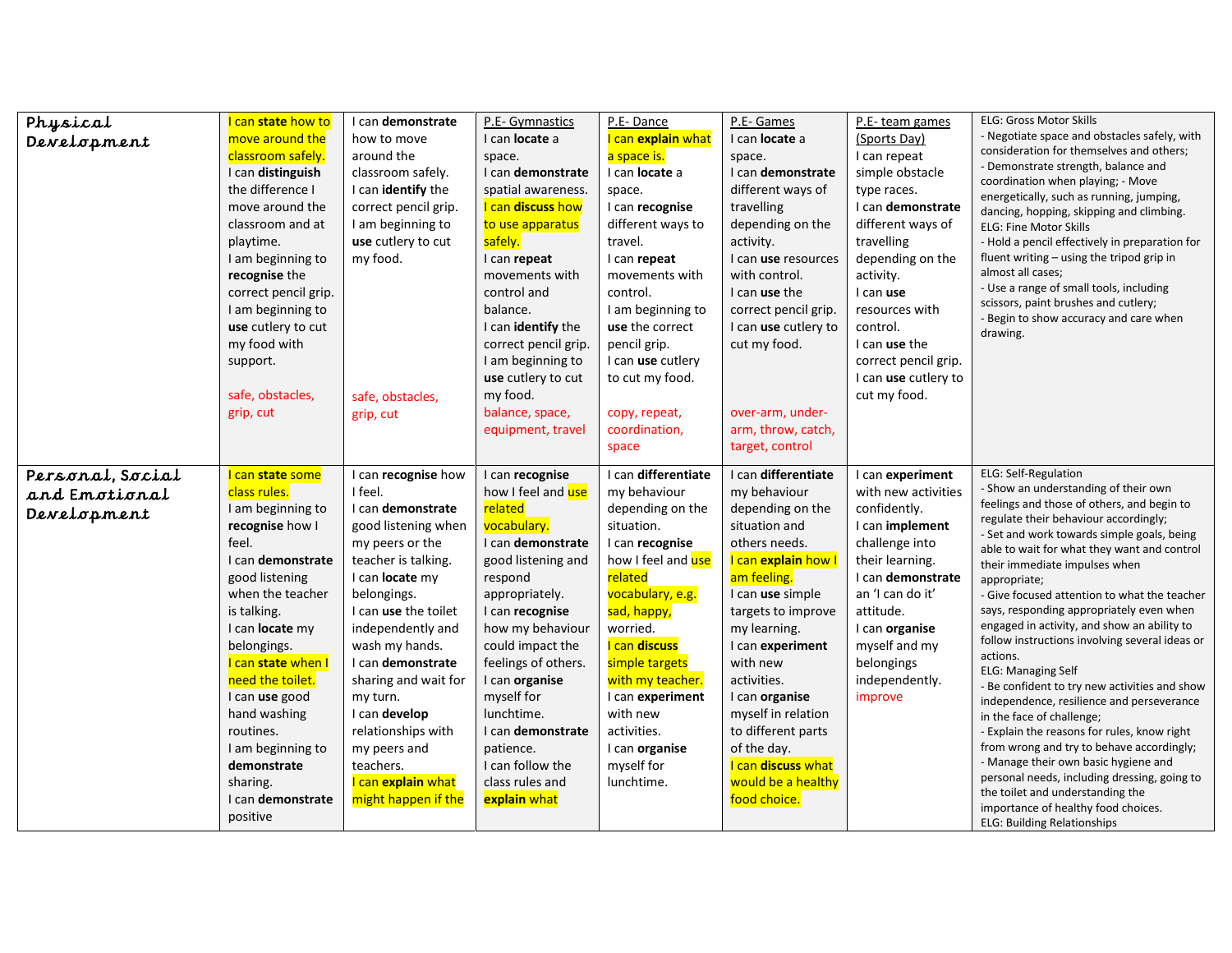|          | relationships with<br>my peers and<br>teachers. | class rules were<br>broken.<br>I can develop | might happen if<br>they were broken.<br>I can organise my | behaviour,<br>worried, excited,<br>target | I can experiment<br>with healthy food<br>choices. |                               | - Work and play cooperatively and take<br>turns with others;<br>- Form positive attachments to adults and |
|----------|-------------------------------------------------|----------------------------------------------|-----------------------------------------------------------|-------------------------------------------|---------------------------------------------------|-------------------------------|-----------------------------------------------------------------------------------------------------------|
|          | rules, feelings,                                | relationships with                           | belongings.                                               |                                           | target (next steps),                              |                               | friendships with peers;<br>- Show sensitivity to their own and to                                         |
|          | listen, share                                   | my peers and                                 | I can identify my                                         |                                           | healthy                                           |                               | others' needs.                                                                                            |
|          |                                                 | teachers.                                    | needs.                                                    |                                           |                                                   |                               |                                                                                                           |
|          |                                                 | patience,                                    | happy, sad,                                               |                                           |                                                   |                               |                                                                                                           |
|          |                                                 | consequence                                  | behaviour,                                                |                                           |                                                   |                               |                                                                                                           |
|          |                                                 |                                              | patience                                                  |                                           |                                                   |                               |                                                                                                           |
| Literacy | Reading                                         | Reading                                      | Reading                                                   | Reading                                   | Reading                                           | Reading                       | ELG: Comprehension<br>Demonstrate understanding of what has                                               |
|          | -I can repeat                                   | -I can recognise                             | -I can locate tricky                                      | -I can locate tricky                      | -I can locate a                                   | -I can locate a               | been read to them by retelling stories and                                                                |
|          | taught phonemes.                                | taught phonemes in                           | words.                                                    | words to develop                          | range of tricky                                   | range of tricky               | narratives using their own words and                                                                      |
|          | - I can identify                                | a word.                                      | -I can state if a                                         | fluency.                                  | words to develop                                  | words enabling my             | recently introduced vocabulary;                                                                           |
|          | taught phonemes                                 | - I am beginning to                          | book is fiction or                                        | - I can recognise                         | fluency.                                          | reading to be                 | - Anticipate – where appropriate – key                                                                    |
|          | in a word.<br>- I can memorise                  | use my segmenting<br>and blending skills.    | non-fiction.                                              | digraphs and                              | - I can use my                                    | fluent.<br>-I can explain the | events in stories;                                                                                        |
|          | well known poems                                | - I can <b>locate</b>                        | - I can use my                                            | trigraphs within<br>words.                | segmenting and<br>blending skills to              | reason behind my              | - Use and understand recently introduced                                                                  |
|          | using pictures as                               | repetitive phrases.                          | segmenting and<br>blending skills.                        | - I can use my                            | read a range of                                   | predictions.                  | vocabulary during discussions about stories,<br>non-fiction, rhymes and poems and during                  |
|          | prompts.                                        | <mark>- I can discuss my</mark>              | Phonics (Phase 3)                                         | segmenting and                            | words.                                            | -I can confidently            | role-play.                                                                                                |
|          | Phonics (Phase 2)                               | own experiences in                           | jvwx                                                      | blending skills to                        | - I can identify key                              | use my                        | <b>ELG: Word Reading</b>                                                                                  |
|          | satp                                            | relation to a text.                          | y z zz qu                                                 | read simple                               | events in a story.                                | segmenting and                | - Say a sound for each letter in the alphabet                                                             |
|          | inmd                                            | Phonics (Phase 2)                            | ch sh th ng                                               | words.                                    | - I can discuss                                   | blending skills to            | and at least 10 digraphs;                                                                                 |
|          | gock                                            | ff I II ss                                   | ai ee oo (short) oa                                       | - I can repeat well                       | what could                                        | read words.                   | - Read words consistent with their phonic                                                                 |
|          | ckeur                                           | Recap Phase 2                                | ar or igh ur                                              | known phrases                             | happen in story                                   | Phonics (Phase 4)             | knowledge by sound-blending;<br>- Read aloud simple sentences and books                                   |
|          | hbf                                             | Assessment                                   | Assessment                                                | and vocabulary                            | and explain my                                    | Adjacent                      | that are consistent with their phonic                                                                     |
|          | phoneme, tricky                                 | segment, blend,                              | digraph, trigraph,                                        | from stories.                             | reasons.                                          | consonants                    | knowledge, including some common                                                                          |
|          | word, digraph                                   | digraph                                      | segment, blend                                            | - I can <b>interpret</b> a                | Phonics (Phase 4)                                 | Recap Phase 2/3               | exception words.                                                                                          |
|          |                                                 |                                              |                                                           | story through role                        | CVC/CVCC                                          | Assessment                    | ELG: Writing                                                                                              |
|          | Writing                                         | Writing                                      | Writing                                                   | play.                                     | CVC/CCVC                                          | events, explain,              | - Write recognisable letters, most of which                                                               |
|          | -I can recognise                                | - I can execute                              | -I can translate                                          | Phonics (Phase 3)                         | events, explain,                                  | remember                      | are correctly formed;<br>- Spell words by identifying sounds in them                                      |
|          | letters in my                                   | recognisable                                 | what I have                                               | ow oi ear er                              | fluent                                            |                               | and representing the sounds with a letter or                                                              |
|          | name.                                           | letters.                                     | written.                                                  | air ure oo (long)                         |                                                   | Writing                       | letters;                                                                                                  |
|          | - I can duplicate                               | -I can state simple                          | -I can implement                                          | Recap Phase 3                             | <b>Writing</b>                                    | -I can implement              | - Write simple phrases and sentences that                                                                 |
|          | taught phonemes.                                | adjectives.                                  | the correct                                               | Assessment                                | -I can implement                                  | taught digraphs               | can be read by others.                                                                                    |
|          | - I can identify the                            | - I can <b>select</b> taught                 | phonemes to                                               | digraph, trigraph,                        | taught digraphs                                   | and trigraphs                 |                                                                                                           |
|          | initial phoneme in                              | phonemes to write                            | write a word.                                             | segment, blend,                           | and trigraphs in                                  | correctly in my               |                                                                                                           |
|          | words.                                          | a word.                                      | - I can state key                                         | fluent                                    | my writing.                                       | writing.                      |                                                                                                           |
|          | - I can begin to                                | - I can duplicate key                        | features of a                                             |                                           | - I am beginning to                               | - I can use features          |                                                                                                           |
|          | use simple                                      | words using a word                           | sentence.                                                 | Writing                                   | use features of a                                 | of a sentence                 |                                                                                                           |
|          | sentence starters,                              | bank.                                        | sentence, full                                            | -I can identify and                       | sentence correctly.                               | correctly.                    |                                                                                                           |
|          | e.g. I can.                                     | - I can list my ideas.                       | stop, capital letter                                      | copy key words                            |                                                   | - I can translate             |                                                                                                           |
|          | Sentence, poem                                  |                                              |                                                           | and vocabulary.                           |                                                   | what I have                   |                                                                                                           |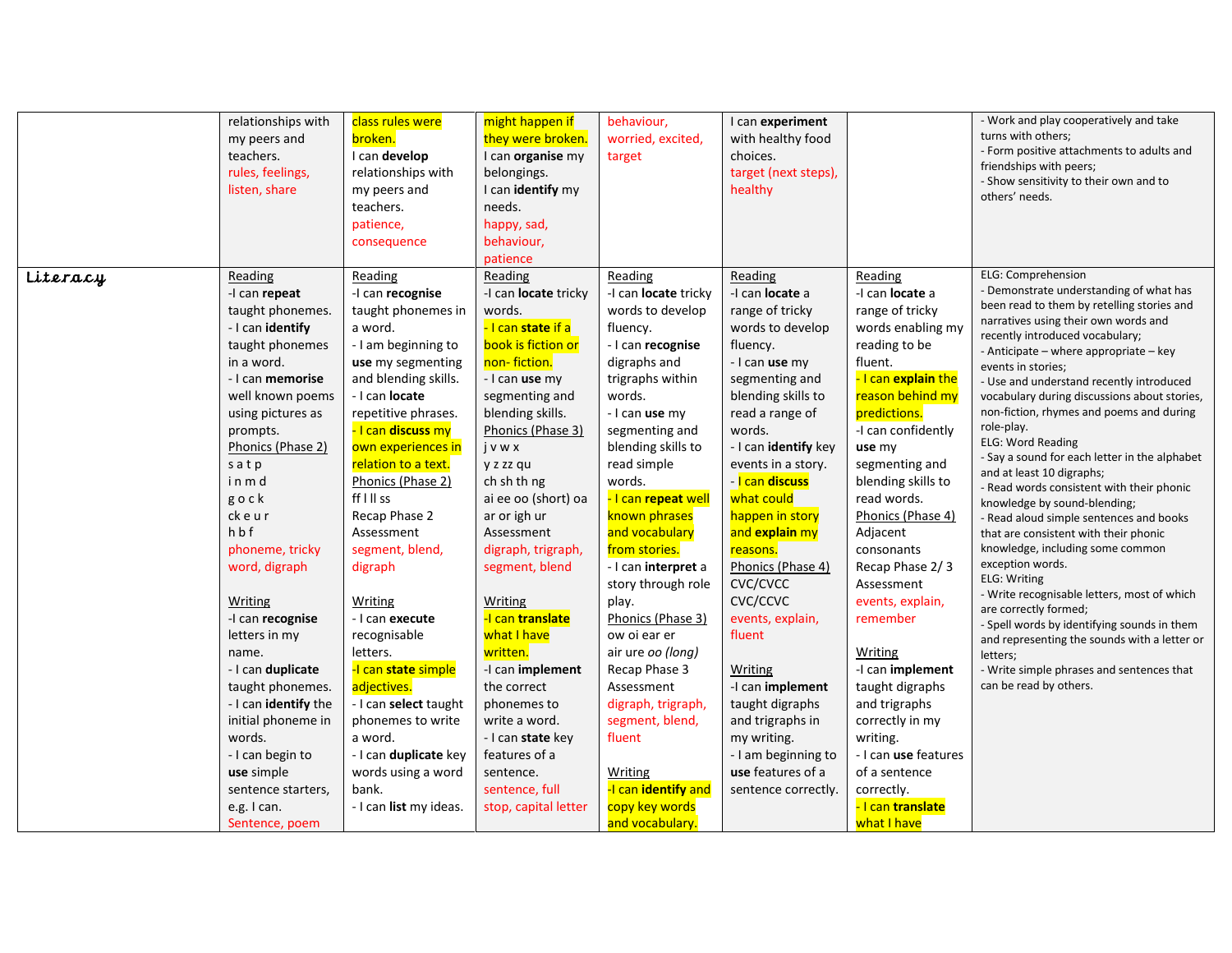|             |                     | sentence, finger                     |                     | -I can recognise<br>the features of a | -I can experiment<br>using 'and' in my | written, others        |                                                                                          |
|-------------|---------------------|--------------------------------------|---------------------|---------------------------------------|----------------------------------------|------------------------|------------------------------------------------------------------------------------------|
|             |                     | space, adjective,<br>word bank, list |                     | sentence.                             |                                        | too.<br>sentence, full |                                                                                          |
|             |                     |                                      |                     | - I can use                           | sentences.<br>- I can translate        | stop, capital letter,  |                                                                                          |
|             |                     |                                      |                     | phonemes to                           | what I have                            | conjunction            |                                                                                          |
|             |                     |                                      |                     |                                       | written.                               |                        |                                                                                          |
|             |                     |                                      |                     | make my writing<br>readable.          |                                        |                        |                                                                                          |
|             |                     |                                      |                     | sentence, full                        | conjunction                            |                        |                                                                                          |
|             |                     |                                      |                     | stop, capital letter                  |                                        |                        |                                                                                          |
| Mathematics | I can identify a    | I can identify an                    | I can locate 2 or 3 | I can identify 2                      | I can identify 2                       | I can discuss          | ELG: Number                                                                              |
|             | quantity by         | amount using                         | tiles to make a     | tiles to make a                       | tiles to make a                        | simple problems.       | - Have a deep understanding of number to                                                 |
|             | counting.           | Numicon.                             | total.              | total.                                | total.                                 | I can use a range      | 10, including the composition of each                                                    |
|             | I can state which   | I can <b>locate</b> 2 or 3           | I am beginning to   | I recognise that                      | I can explain a                        | of manipulatives       | number;                                                                                  |
|             | group has more or   | tiles to make a                      | use a range of      | 'adding' is finding                   | number problem                         | to support me.         | - Subitise (recognise quantities without                                                 |
|             | less.               | total.                               | manipulatives to    | the total of two                      | using the                              | I can use my           | counting) up to 5;                                                                       |
|             | I can recognise     | I can identify an                    | make a given        | groups.                               | vocabulary 'add'.                      | understanding of       | - Automatically recall (without reference to<br>rhymes, counting or other aids) number   |
|             | which object is     | amount using                         | number.             | I can repeat an                       | I can repeat an                        | adding and             | bonds up to 5 (including subtraction facts)                                              |
|             | heavier or lighter  | Numicon.                             | I am beginning to   | addition number                       | addition number                        | subtraction to         | and some number bonds to 10, including                                                   |
|             | using a scale.      | I am beginning to                    | list number bonds   | sentence.                             | sentence.                              | solve a problem.       | double facts.                                                                            |
|             | I can experiment    | recognise amounts                    | to 5.               | I can <b>locate</b> 2 or 3            | I can interpret an                     | I can create my        | <b>ELG: Numerical Patterns</b>                                                           |
|             | with water using    | in different                         | I can recognise     | tiles to make a                       | addition number                        | own simple             | - Verbally count beyond 20, recognising the                                              |
|             | different           | contexts (without                    | amounts in          | total.                                | sentence.                              | number problem. I      | pattern of the counting system;                                                          |
|             | container.          | counting).                           | different contexts  | I can use a range                     | I am beginning to                      | can duplicate a        | - Compare quantities up to 10 in different<br>contexts, recognising when one quantity is |
|             | I can repeat a      | I can identify a                     | (without)           | of manipulatives                      | use symbols to                         | pattern.               | greater than, less than or the same as the                                               |
|             | simple pattern.     | quantity by                          | counting).          | to make a given                       | record my number                       | I can describe a       | other quantity;                                                                          |
|             | I can describe a    | counting.                            | I am beginning to   | number.                               | sentence.                              | pattern.               | - Explore and represent patterns within                                                  |
|             | simple pattern.     | I can state which                    | explain number      | I can recognise an                    | I can <b>locate</b> the                | I can experiment       | numbers up to 10, including evens and                                                    |
|             | I can use colour or | group has more or                    | bonds using the     | amount without                        | highest number.                        | with different         | odds, double facts and how quantities can                                                |
|             | objects to make a   | less and explain                     | vocabulary 'add'.   | counting.                             | I can identify 'how                    | objects to make a      | be distributed equally.                                                                  |
|             | simple pattern.     | how I know.                          | number bond,        | I can <b>locate</b> two               | many left' by using                    | pattern.               |                                                                                          |
|             | quantity, more,     | I can compare two                    | part, whole,        | tiles to make 10.                     | Numicon.                               | I can create a         |                                                                                          |
|             | less, Numicon,      | groups.                              | subtise, add.       | I can repeat                          | I can explain a                        | pattern based on a     |                                                                                          |
|             | capacity, weight,   | I can state some 2D                  |                     | number bonds to                       | number problem                         | criteria.              |                                                                                          |
|             | more, less,         | shapes I know.                       |                     | 10.                                   | using the                              | I can use              |                                                                                          |
|             | heavier, lighter,   | I can select a shape                 |                     | I can use a range                     | vocabulary 'take                       | positional             |                                                                                          |
|             | full, half full,    | by name.                             |                     | of manipulatives                      | away' or                               | language to            |                                                                                          |
|             | empty               | I can <b>describe</b> a 2D           |                     | to support me.                        | 'subtract'.                            | describe where an      |                                                                                          |
|             |                     | shape.                               |                     | I am beginning to                     | I can repeat a                         | object is.             |                                                                                          |
|             |                     | I can recognise 2D                   |                     | explain my                            | subtraction                            | I can identify         |                                                                                          |
|             |                     | shapes in the                        |                     | working out.                          | number sentence.                       | where a shape will     |                                                                                          |
|             |                     | environment.                         |                     | I can state                           |                                        | fit.                   |                                                                                          |
|             |                     |                                      |                     | numbers to 20.                        |                                        |                        |                                                                                          |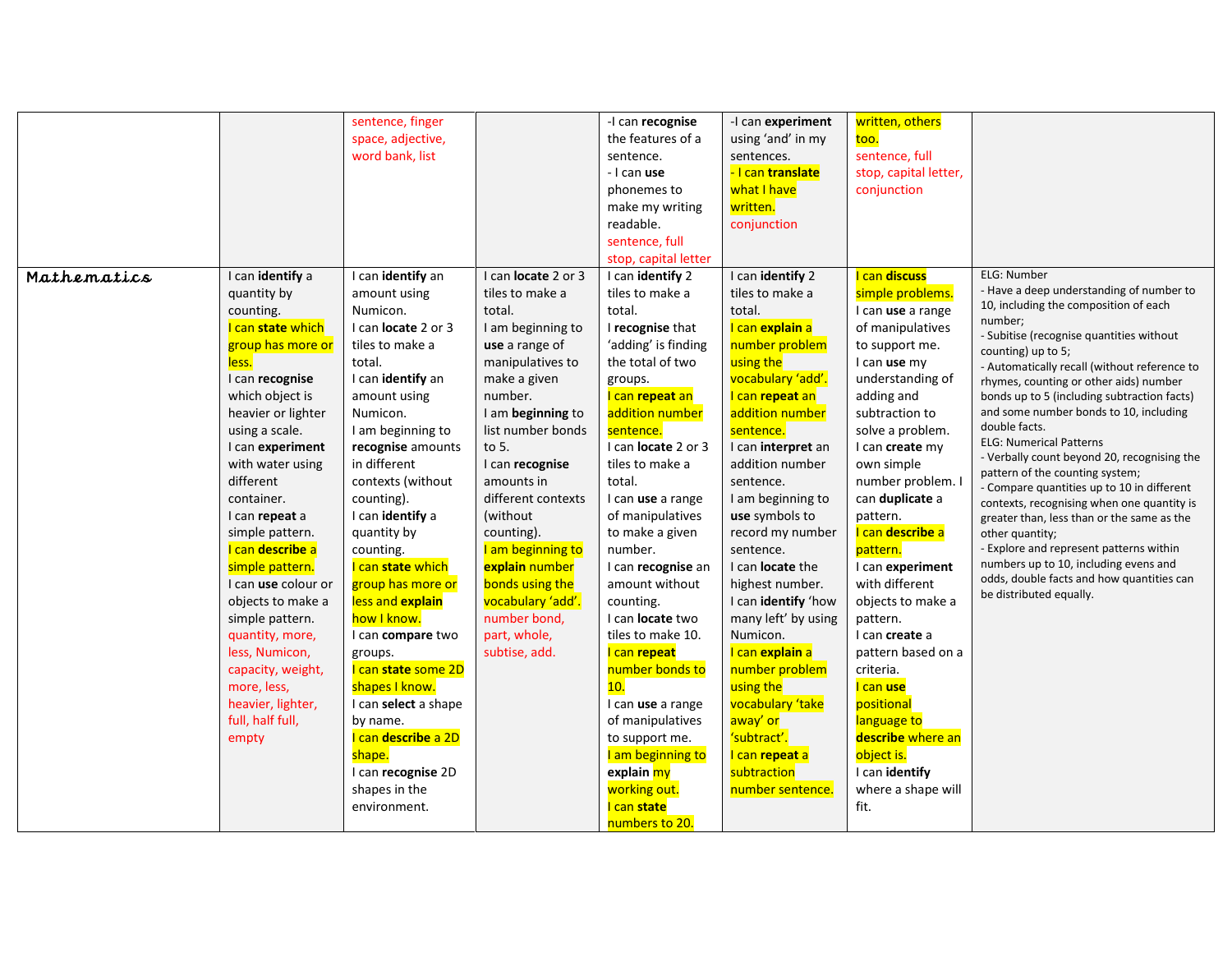|  | total, subitise,   | I can locate       | I can interpret a   | I can experiment     |  |
|--|--------------------|--------------------|---------------------|----------------------|--|
|  | more, less,        | numbers on a       | subtraction         | by rotating a        |  |
|  | compare, 2D, side, | number line.       | number sentence.    | shape.               |  |
|  | corner.            | I can use Numicon  | I am beginning to   | I can create shape   |  |
|  |                    | to make a teen     | use symbols to      | patterns.            |  |
|  |                    | number.            | record my number    | I can design my      |  |
|  |                    | I can recognise    | sentence.           | own picture using    |  |
|  |                    | that teen          | I can state what a  | shapes.              |  |
|  |                    | numbers all have   | double is.          | I can experiment     |  |
|  |                    | 1 ten.             | I can locate two    | with maps.           |  |
|  |                    | I can state some   | Numicon pieces      | I can discuss        |  |
|  |                    | 3D shapes I know.  | that are the same.  | events in the day    |  |
|  |                    | I can select a     | I can identify the  | and put them in      |  |
|  |                    | shape by name.     | total to find the   | order.               |  |
|  |                    | I can describe a   | answer.             | I can use the        |  |
|  |                    | 3D shape.          | I am beginning to   | words yesterday,     |  |
|  |                    | I can recognise 3D | list double facts.  | today and            |  |
|  |                    | shapes in the      | I can state what    | tomorrow.            |  |
|  |                    | environment.       | 'sharing' means.    | I can demonstrate    |  |
|  |                    | total, add,        | I can identify      | an activity within a |  |
|  |                    | number bond,       | when two groups     | set time period.     |  |
|  |                    | part, whole, ten,  | are the same.       | I can compare        |  |
|  |                    | teen, 3D, face,    | I can use the word  | lengths of time. I   |  |
|  |                    | edge.              | 'equal' to explain  | can compare          |  |
|  |                    |                    | my findings.        | lengths.             |  |
|  |                    |                    | I can use a range   | I can use words      |  |
|  |                    |                    | of manipulatives.   | like, short, tall,   |  |
|  |                    |                    | I can identify even | shorter, longer.     |  |
|  |                    |                    | and odd Numicon     | I can experiment     |  |
|  |                    |                    | tiles.              | with rulers, tape    |  |
|  |                    |                    | I can explain how I | measures and         |  |
|  |                    |                    | know it is even or  | meter sticks.        |  |
|  |                    |                    | odd.                | addition,            |  |
|  |                    |                    | I can use my        | subtraction, order,  |  |
|  |                    |                    | understanding of    | events, time,        |  |
|  |                    |                    | sharing to support  | length, short, tall, |  |
|  |                    |                    | me.                 | shorter, longer,     |  |
|  |                    |                    | I can use a number  | meter,               |  |
|  |                    |                    | line.               | centimetres.         |  |
|  |                    |                    | I can recognise the |                      |  |
|  |                    |                    | pattern of even     |                      |  |
|  |                    |                    | and odd numbers.    |                      |  |
|  |                    |                    |                     |                      |  |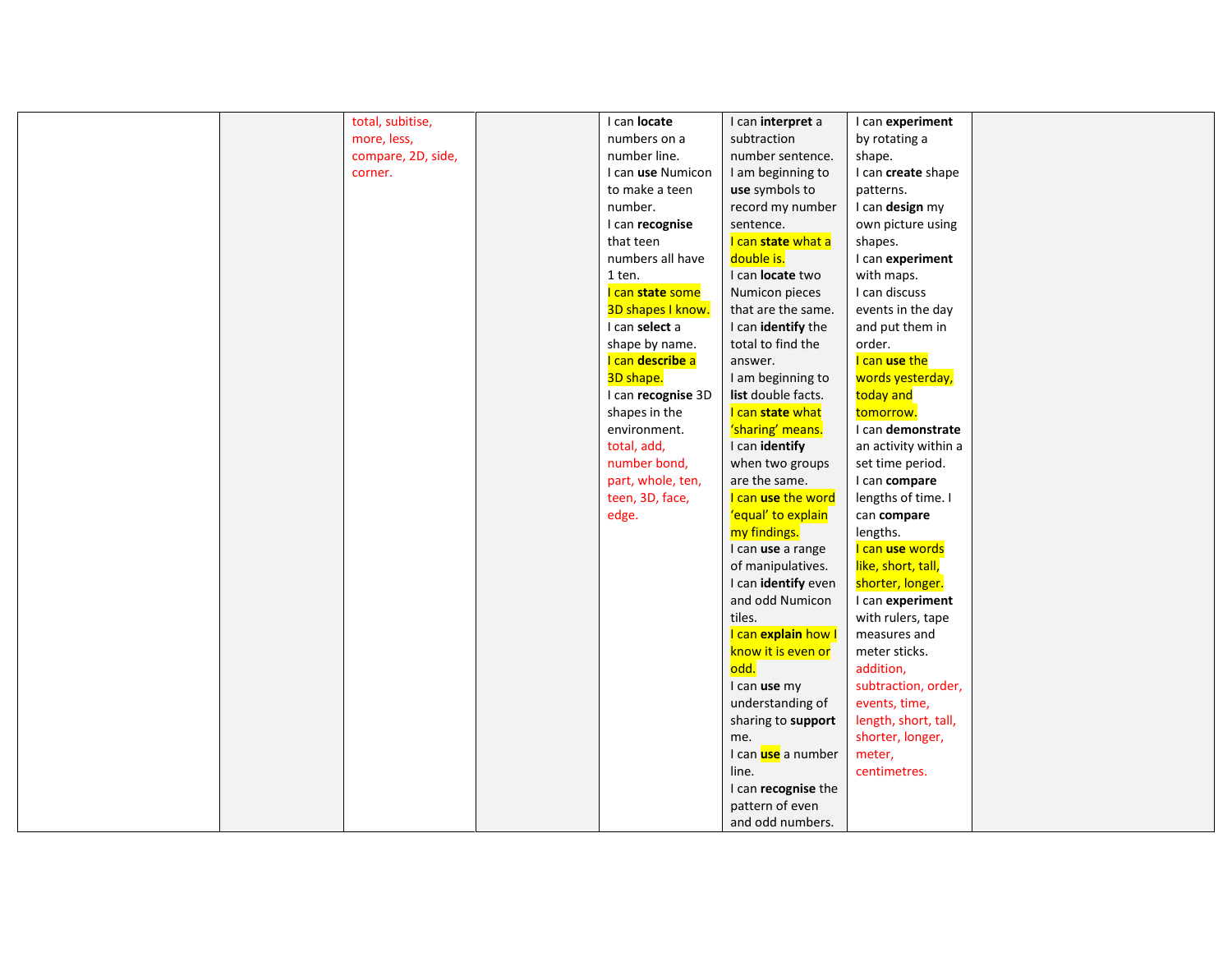| Understanding the<br>World    | I can identify parts<br>of the body.<br>I can state the 5<br>senses.<br>I can <b>locate</b> areas<br>in my new<br>environment.<br>leg, arm, feet,<br>head, body, smell,<br>see, taste, touch,<br>hear, environment | I can state the four<br>seasons.<br>I can identify<br>features of the<br>seasons.<br>I can use torches to<br>make observations<br>about light and<br>dark.<br>I can discuss who<br>Guy Fawkes is.<br>I can explain what<br>Diwali is and how it<br>is celebrated.<br>I can state well<br>known festivals that<br>are celebrated by<br>Christians.<br>Diwali, Hinduism,<br>seasons, Autumn,<br>Winter, Spring,<br>Summer, Guy<br>Fawkes, Christmas,<br><b>Christians</b> | I can state a range<br>of roles in society.<br>I can discuss what<br>I would like to be<br>when I am older.<br>I can organise<br>events in<br>chronological<br>order.<br>Past, present,<br>future,<br>chronological | I can test my<br>theory based on<br>my experiences.<br>I can identify<br>what a plant<br>needs to grow.<br>experiment,<br>predict, root,<br>stem, leaves,<br>flower | number sentence,<br>highest, double,<br>same, total, share,<br>equal, grouping,<br>even, odd.<br>I can state the<br>name of some well<br>known flowers.<br>I can sketch<br>flowers from<br>observation.<br>I can describe my<br>environment.<br>I can compare<br>environments.<br>I can recognise<br>differences based<br>on my experiences<br>and texts I have<br>read.<br>daisy, buttercup,<br>dandelion, rose,<br>compare, same,<br>different | I can state where I<br>live.<br>I can create maps<br>based on my<br>experiences.<br>I can compare<br>trains from the<br>past and present<br>day.<br>I can discuss<br>similarities and<br>differences in my<br>country and<br>others, using<br>stories I have<br>heard in class to<br>support me.<br>I can compare<br>different religions.<br>maps, religion,<br>Mersham,<br>Ashford, United<br>Kingdom | <b>ELG: Past and Present</b><br>- Talk about the lives of the people around<br>them and their roles in society;<br>- Know some similarities and differences<br>between things in the past and now,<br>drawing on their experiences and what has<br>been read in class;<br>- Understand the past through settings,<br>characters and events encountered in books<br>read in class and storytelling.<br>ELG: People, Culture and Communities<br>- Describe their immediate environment<br>using knowledge from observation,<br>discussion, stories, non-fiction texts and<br>maps;<br>- Know some similarities and differences<br>between different religious and cultural<br>communities in this country, drawing on<br>their experiences and what has been read in<br>class;<br>- Explain some similarities and differences<br>between life in this country and life in other<br>countries, drawing on knowledge from<br>stories, non-fiction texts and - when<br>appropriate - maps.<br><b>ELG: The Natural World</b><br>- Explore the natural world around them,<br>making observations and drawing pictures<br>of animals and plants;<br>- Know some similarities and differences<br>between the natural world around them<br>and contrasting environments, drawing on<br>their experiences and what has been read in<br>class:<br>- Understand some important processes and<br>changes in the natural world around them, |
|-------------------------------|--------------------------------------------------------------------------------------------------------------------------------------------------------------------------------------------------------------------|-------------------------------------------------------------------------------------------------------------------------------------------------------------------------------------------------------------------------------------------------------------------------------------------------------------------------------------------------------------------------------------------------------------------------------------------------------------------------|---------------------------------------------------------------------------------------------------------------------------------------------------------------------------------------------------------------------|---------------------------------------------------------------------------------------------------------------------------------------------------------------------|--------------------------------------------------------------------------------------------------------------------------------------------------------------------------------------------------------------------------------------------------------------------------------------------------------------------------------------------------------------------------------------------------------------------------------------------------|--------------------------------------------------------------------------------------------------------------------------------------------------------------------------------------------------------------------------------------------------------------------------------------------------------------------------------------------------------------------------------------------------------|------------------------------------------------------------------------------------------------------------------------------------------------------------------------------------------------------------------------------------------------------------------------------------------------------------------------------------------------------------------------------------------------------------------------------------------------------------------------------------------------------------------------------------------------------------------------------------------------------------------------------------------------------------------------------------------------------------------------------------------------------------------------------------------------------------------------------------------------------------------------------------------------------------------------------------------------------------------------------------------------------------------------------------------------------------------------------------------------------------------------------------------------------------------------------------------------------------------------------------------------------------------------------------------------------------------------------------------------------------------------------------------------------------------------------|
|                               | I can repeat and                                                                                                                                                                                                   | I can demonstrate                                                                                                                                                                                                                                                                                                                                                                                                                                                       | I can use props                                                                                                                                                                                                     | I can repeat well-                                                                                                                                                  | I can experiment                                                                                                                                                                                                                                                                                                                                                                                                                                 | I can test                                                                                                                                                                                                                                                                                                                                                                                             | including the seasons and changing states of<br>matter.<br>ELG: Creating with Materials                                                                                                                                                                                                                                                                                                                                                                                                                                                                                                                                                                                                                                                                                                                                                                                                                                                                                                                                                                                                                                                                                                                                                                                                                                                                                                                                      |
| Expressive Arts<br>and Design | memorise our<br>lining up song.                                                                                                                                                                                    | different<br>techniques whilst                                                                                                                                                                                                                                                                                                                                                                                                                                          | and materials to                                                                                                                                                                                                    | known nursery<br>rhymes.                                                                                                                                            | with tools until I                                                                                                                                                                                                                                                                                                                                                                                                                               | materials to suit a<br>specific project.                                                                                                                                                                                                                                                                                                                                                               | - Safely use and explore a variety of<br>materials, tools and techniques,                                                                                                                                                                                                                                                                                                                                                                                                                                                                                                                                                                                                                                                                                                                                                                                                                                                                                                                                                                                                                                                                                                                                                                                                                                                                                                                                                    |